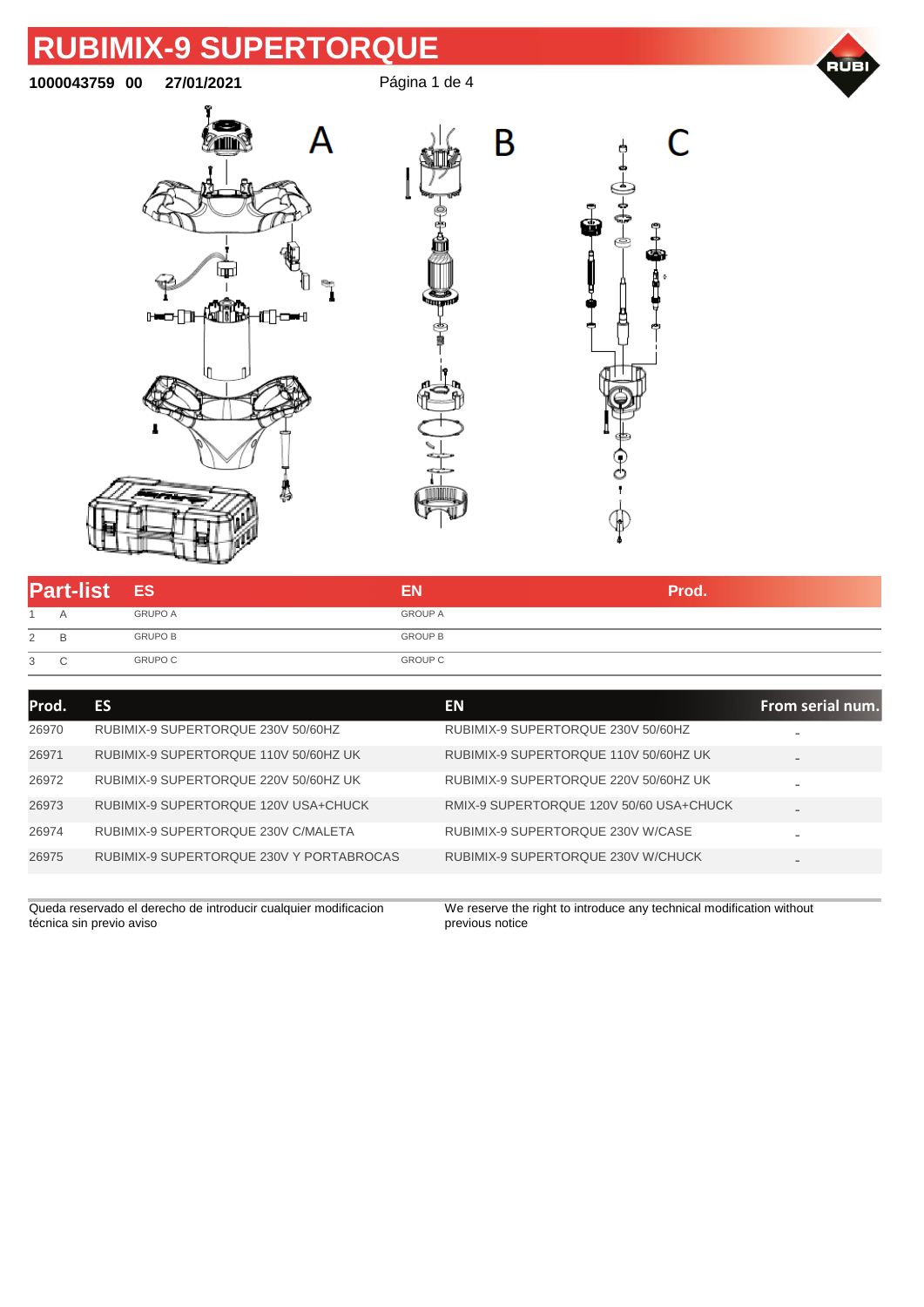#### **00 27/01/2021** Página 2 de 4





|                | <b>Part-list</b> |                | <b>ES</b>                                | <b>EN</b>                           | Prod.             |
|----------------|------------------|----------------|------------------------------------------|-------------------------------------|-------------------|
| 1              | 26198            | $\overline{4}$ | TORN ST4,8X14 6.8 ZN                     | SCREW ST4,8X14 6.8 ZP               |                   |
| $\overline{2}$ | 26341            | 1              | TAPA TRASERA RUBIMIX SUPERTORQUE         | REAR COVER RUBIMIX SUPERTORQUE      |                   |
| 3              | 24345            | 14             | <b>TORN ST3,9X14</b>                     | SCREW ST3,9X14                      |                   |
| 4              | 26343            | $\mathbf{1}$   | MANGO SUPERIOR RUBIMIX SUPERTORQUE       | UPPER HANDLE RUBIMIX SUPERTORQUE    |                   |
| 5              | 51607            | $\overline{4}$ | TORN ST2,9X8                             | SCREW ST2,9X8                       |                   |
| 6              | 26345            | $\mathbf{1}$   | CONTROL VELOCIDAD RUBIMIX SUPERTORQUE    | E-SPEED CONTROL RUBIMIX SUPERTORQUE |                   |
| 7              | 24507            | 2              | JUEGO TAPA PORTAESCOB.RMIX-9N/PLUS (2U)  | BRUSH HOLDER COVER RUBIMIX-9N       |                   |
| 8              | 24532            | 2              | JUEGO ESCOB.RMIX-9N 230V/PLUS (2 UN)     | CARBON BRUSHER SET RUBIMIX-9N 230V  |                   |
| 9              | 24509            | 2              | JUEGO PORTAESCOB.RMIX-9N/PLUS (2 UN)     | BRUSHER HOLDER RUBIMIX-9N           |                   |
| 10             | 26346            | $\mathbf{1}$   | CARCASA MOTOR RUBIMIX SUPERTORQUE        | MOTOR HOUSE RUBIMIX SUPERTORQUE     |                   |
| 11             | 26348            | $\mathbf{1}$   | MANGO INFERIOR RUBIMIX SUPERTORQUE       | LOWER HANDLE RUBIMIX SUPERTORQUE    |                   |
| 19             | 26354            | $\mathbf{1}$   | ENCHUFE CABLE 230V 2X1MM 3M VDE          | POWER PLUG 230V 2X1MM 3M VDE        | 26970, 74, 75     |
| 19             | 26342            | $\mathbf{1}$   | ENCHUFE CABLE 230V 2X1MM 3M UK           | POWER PLUG 230V 2X1MM 3M UK         | 26972             |
| 19             | 26367            | $\mathbf{1}$   | ENCHUFE CABLE 110V 2X1MM 3M UK           | POWER PLUG 110V 2X1MM 3M UK         | 26971             |
| 19             | 26369            | $\mathbf{1}$   | ENCHUFE CABLE 120V 2X1MM 3M USA          | POWER PLUG 120V 2X1MM 3M USA        | 26973             |
| 20             | 25734            | $\mathbf{1}$   | PROTECCION CABLE RUBIMIX-9-N             | CORD GUARD RMIX-9-N                 |                   |
| 21             | 25114            | $\mathbf{1}$   | FIJACION CABLE RUBIMIX-9                 | CORD CAMP RMIX-9-BL                 |                   |
| 22             | 24385            | 1              | CONDENSADOR RUBIMIX-16 ERGOMAX           | CAPACITOR RUBMIX-16 ERGOMAX         |                   |
| 23             | 26356            | $\mathbf{1}$   | INTERRUPTOR 230V 10A RUBIMIX SUPERTORQUE | SWITCH 230V 10A RUBIMIX SUPERTORQUE | 26970, 72, 74, 75 |
| 23             | 26368            | $\mathbf{1}$   | INTERRUPTOR 110V 10A RUBIMIX SUPERTORQUE | SWITCH 110V 10A RUBIMIX SUPERTORQUE | 26971, 73         |
| 56             | 26365            | $\mathbf{1}$   | MALETA RUBIMIX SUPERTORQUE               | CASE RUBIMIX SUPERTORQUE            | 26974             |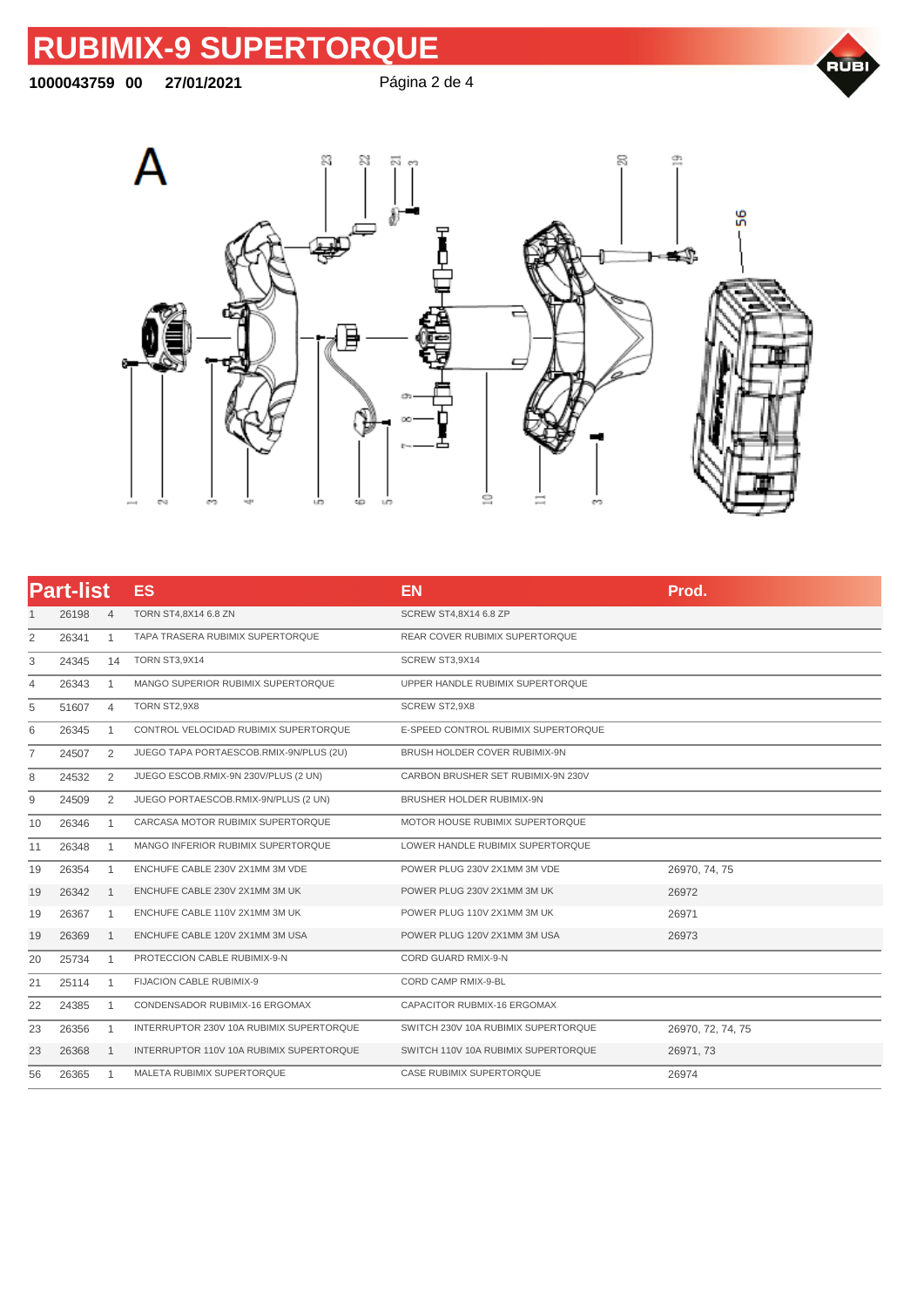**00 27/01/2021** Página 3 de 4







|    | <b>Part-list</b> |                | <b>ES</b>                               | <b>EN</b>                        | Prod.             |
|----|------------------|----------------|-----------------------------------------|----------------------------------|-------------------|
| 12 | 26339            |                | ESTATOR 110V RUBIMIX SUPERTORQUE        | STATOR 110V RUBIMIX SUPERTORQUE  | 26971, 73         |
| 12 | 26350            | -1             | ESTATOR 230V RUBIMIX SUPERTORQUE        | STATOR 230V RUBIMIX SUPERTORQUE  | 26970, 72, 74, 75 |
| 13 | 51537            | 2              | TORN ST4,8X70                           | SCREW ST4,8X70                   |                   |
| 14 | 25121            | 1              | <b>FUNDA GOMA RUBIMIX-9</b>             | RUBBER LOOP RMIX-9-BL            |                   |
| 15 | 25122            | $\mathbf{1}$   | RODAMIENTO 6000                         | BEARING 6000                     |                   |
| 16 | 26352            | $\mathbf{1}$   | ROTOR 230V RUBIMIX SUPERTORQUE          | ROTOR 230V RUBIMIX SUPERTORQUE   | 26970, 72, 74, 75 |
| 16 | 26366            | -1             | ROTOR 110V RUBIMIX SUPERTORQUE          | ROTOR 110V RUBIMIX SUPERTORQUE   | 26971, 73         |
| 17 | 24365            |                | RODAMIENTO 6001 RUBIMIX-16 ERGOMAX      | BEARING 6001 RUBIMIX-16 ERGOMAX  |                   |
| 18 | 24366            |                | MUELLE POS.22 RUBIMIX-16 ERGOMAX        | SPRING POS.22 RUBIMIX-16 ERGOMAX |                   |
| 37 | 25572            | 3              | TORN M4X6 ST RUBIMIX-9 PLUS             | SCREW M4X6 ST RMIX-9-BL PLUS     |                   |
| 38 | 26360            | $\overline{1}$ | TAPA MOTOR RUBIMIX SUPERTORQUE          | MOTOR COVER RUBIMIX SUPERTORQUE  |                   |
| 39 | 26361            | -1             | JUNTA ESTANQUEIDAD RMIX SUPETORQUE P.39 | OIL WASHER RMIX SUPETORQUE P.39  |                   |
| 40 | 25577            |                | MECHA ENGRASE 5X5X40                    | GREASE WICK 5X5X40               |                   |
| 41 | 26362            | 1              | JUNTA ESTANQUEIDAD RMIX SUPETORQUE P.41 | OIL WASHER RMIX SUPETORQUE P.41  |                   |
| 42 | 26363            | $\overline{1}$ | TAPA ACEITE RUBIMIX SUPETORQUE          | OIL COVER RUBIMIX SUPETORQUE     |                   |
| 43 | 25581            | 4              | TORN M3X10 RUBIMIX-9 PLUS               | SCREW M3X10 RMIX-9-BL PLUS       |                   |
| 44 | 26364            |                | TAPA VENTILACION RUBIMIX SUPETORQUE     | WIND COVER RUBIMIX SUPETORQUE    |                   |